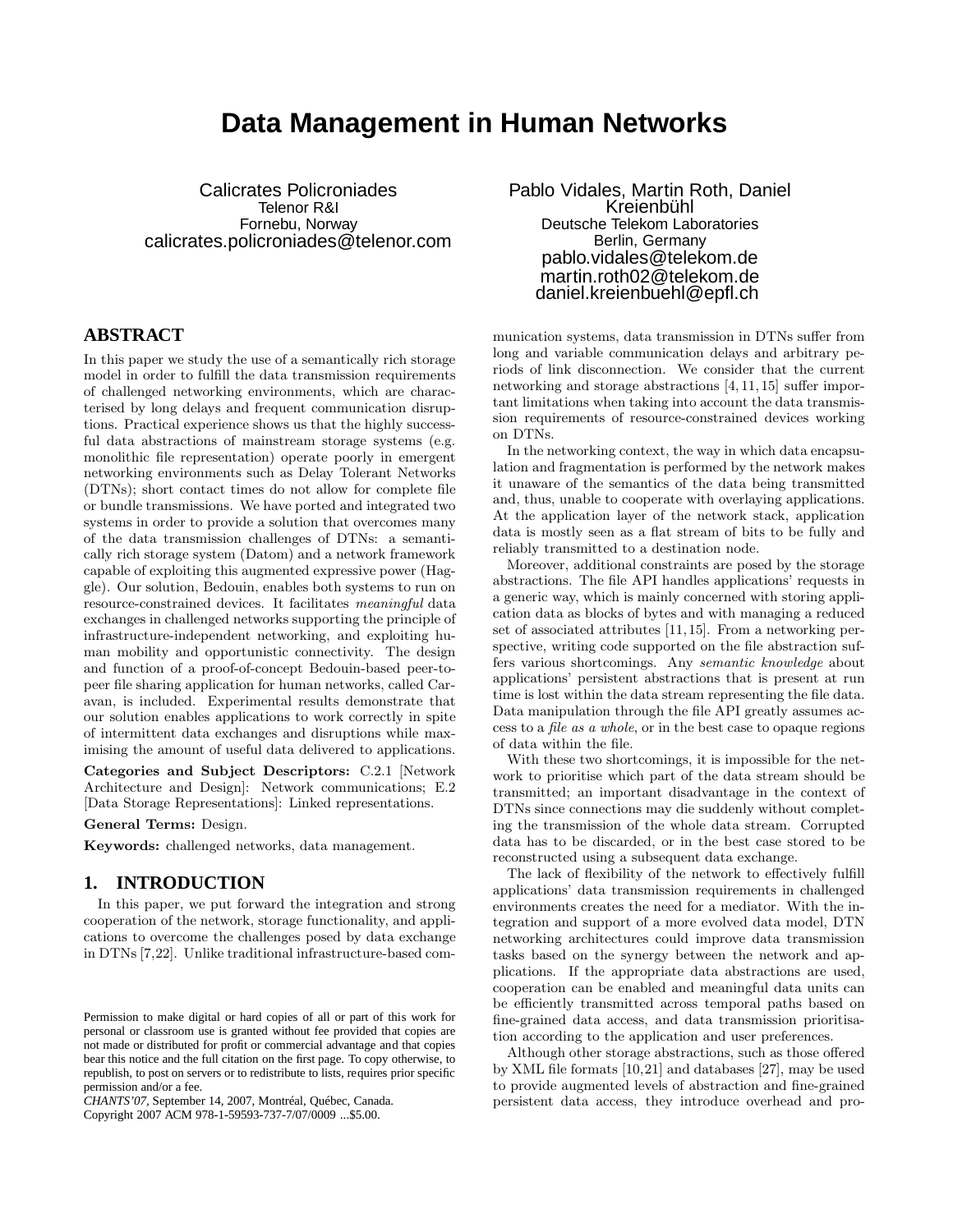gramming models which make their usage impractical; since efficient use of resources such as energy, bandwidth, memory, storage, and CPU cycles, is important when resource-limited mobile devices are considered.

The rest of this paper presents Bedouin, our attempt to provide a solution to the difficulties stated above. Bedouin incorporates ideas from two existing systems: Datom [18] and Haggle [22]. Datom is a semantically rich storage layer that moves from the traditional view of file content as a monolithic element by exposing the structure, relationship, and type of persistent data in a systematic way. Haggle represents a network framework capable of exploiting the augmented expressive power provided by Datom. Thus, the contribution of our work is the integration of existing concepts in the areas of persistent data management and networking in a novel manner.

Sections 2 and 3 of this paper introduce Datom and Haggle, respectively. Section 4 presents their integration into Bedouin; both systems have been ported and adapted to work on resource-constrained mobile devices. We have tested the Bedouin implementation using Caravan, a peer to peer file sharing application for human networks, which was installed and deployed on a collection of mobile phones; this evaluation is presented in Section 5. We analyse related work in Section 6. Finally, Section 7 concludes this paper and presents potential research directions for this work.

#### **2. AN ABSTRACT VIEW OF DATA**

Because of the characteristics of data transmission in DTNs (e.g. short contact times, common disruptions and disconnection, intermittency, and delays) the interaction of the network and storage layers is of fundamental importance. The network's incapacity to understand any degree of abstraction in application data brings on many limitations. For example, the network is incapable of acting on its own to transmit application-meaningful portions of information in an opportunistic way or to prioritise which part of a data stream should be transmitted if connectivity is limited, or intermittent. Also, corrupted data streams have to be commonly discarded, or in the best case stored to be reconstructed using a subsequent data exchange, which might only take place much later.

The file abstraction has many limitations in the context of DTNs. The file API handles applications' requests in a generic and untyped way, which is mainly concerned with storing application data as blocks of bytes and with managing a reduced set of metadata [11, 15]. Any degree of structure, type, or semantic knowledge about applications' persistent abstractions that is present at run time is lost within the data stream representing the file data.

The file abstraction greatly assumes access to a file as a whole, or in the best case to opaque regions of data within the file. Since a file represents a monolithic object, data transmission takes place in an all-or-nothing fashion. This is an important disadvantage in the context of DTNs since connections may die suddenly without completing the transmission of the whole data stream. In the best scenario, it is an application's concern to identify which sections of the file are present in the data stream, keep track of their location in the file, manage sharing of file content, and provide the semantic meaning of data.

This situation can be improved if the level of abstraction used at the storage layer is augmented and made explicit to



Figure 1: Example of the relationships and interfaces of persistent items in some of the abstractions of the Datom data model.

the network. Or in other words, it is necessary to expose structure, type, and persistent data access semantics, to the network in a systematic way. With this purpose we have decided to take concepts from Datom [18], since we consider it offers unique advantages over other storage technologies.

#### **2.1 The Datom Storage Layer**

The Datom storage system follows two principles to improve the interaction with persistent data: expose applicationspecific data organisations and bring to light persistent data types through components with well-defined interfaces. These principles are embodied in the two main types of persistent items of its data model: Composite Entities and Elements.

- Composite Entities are persistence-capable data structures which exhibit access semantics of a group of commonly used abstract data types. These data structures correspond to the nodes in the graph of persistence of the Datom data model. There are five types of Composite Entities, each of them supports different data access semantics. These are stack, queue, list, map, and matrix.
- Elements are the fundamental unit of storage for application data in the Datom storage model. Datom Elements can be regarded as docking points at which application programs load or store typed data. They represent application-specific programming abstractions with rich semantics and defined access routines. Accordingly, the definition and specification of Elements is based on applications' abstractions.

The Datom storage layer manages application data as a rooted graph of persistence made of these two types of items; it is correct to say that Composite Entities provide structure and access intent while Elements contain actual application data. Figure 1 shows a hypothetical piece of persistent data holding addresses; in which data is organised using a *Datom* map as an entry point. To get access to any of its members a system should use the well-defined map interface. Actual addresses are contained in the application-defined UserAddress Element. In addition, Composite Entities can be combined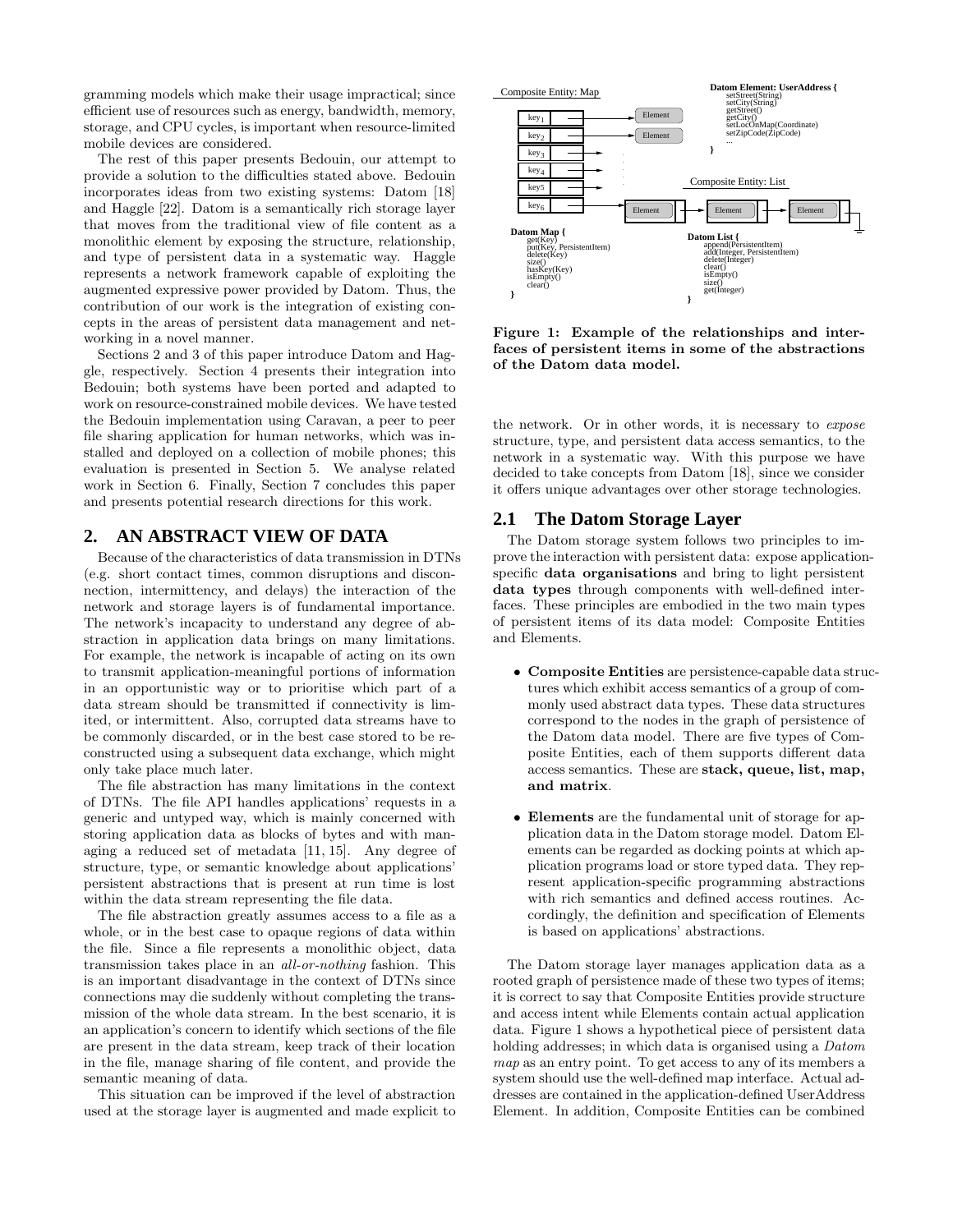to create more complex data representations. This is illustrated in the figure in the last member of the map which contains a Datom list of addresses; probably a user with more than one address. To access these addresses a program will have to use list semantics. Once a UserAddress is recovered, its data is accessed using application-defined routines (e.g. getStreet()).

The decision to employ a set of abstract data types (i.e. stack, queue, list, map, and matrix) as the primary interface to a storage layer follows one empirical observation: they are the most common data structures used by applications to manage persistent data objects at run time. There is practical evidence that they are commonly employed at runtime to organise persistent data layouts [18]. Because these abstract data types are commonplace in programs, implementations of them abound in modern programming languages as native types or as additions into their standard libraries [1, 16, 25]. In the context of databases, they have been used as fundamental storage elements [17], as a support tool to manage databases' query results [3], or as an interface to the underlying database data model [26].

Building the Datom storage layer on top of these abstractions represents a minimalist approach to the issue of getting access to the abstract composition of file data. They afford the possibility of representing application data more accurately and systematically expose persistent data semantics and applications' access intent. By exploiting this augmented level of abstraction, the network is able to understand persistent data layouts and manipulate a graph of persistence made of basic building blocks that exhibit wellknown interfaces.

The main objective of Datom Elements is to use applicationspecific data semantics to manipulate persistent data. Elements are type managers that aim to provide a light-weight mechanism to store application data. As far as Datom is concerned, the data items stored inside a given Element lack identity and are managed through the interface of the holding Element. Elements' data is thought to be transmitted together (also clustered on disk) since they clearly reflect the data access semantics of the application, and as a result, a powerful hint to spatial locality of reference.

Some features in the implementation of Datom were especially important for us. The design and implementation of Datom weighs the trade-offs between functionality, overheads, and generality. Datom is enabled with incremental data loading based on the navigation that applications perform on the graph of persistence, which represents a mindful use of resources based on the application's access patterns. Furthermore, it provides automatic data movement between the volatile and persistent data spaces, automatic memory management, full control of update granularity, and atomic updates. Describing in detail these features is out of the scope of this document. In section 4 we will, however, elaborate on the aspects that are relevant to our purposes.

The Datom storage layer opens the possibility of performing application-wise data transmission strategies, and thus, improving the network interaction with persistent data. We consider the Datom storage layer to be a good solution for three main reasons:

• It enables the network to systematically disclose structure and exploit the advantages of fine-grained data access in an application-meaningful way.

- With Datom, application data is able to describe itself at a fine-grained level. Then, the network is able to identify application data, and also to associate metadata such as security, and delivery information to pieces of information.
- It substantially improves the cooperation and communication between applications, the network, and the storage system by sharing a common understanding based on high-level abstractions.

Certainly, other storage technologies could also have been used in place of Datom to provide augmented levels of abstraction and fine-grained access to persistent data. However, we considered important the following issues in our decision. Although a considerable amount of persistent data of applications running on top of file systems is amenable to structural decomposition, its access pattern [19,29] does not map properly to database functionality [27]. Furthermore, applications that use databases accept as necessary the overheads introduced by a high-level query language (e.g. SQL, OQL, XQuery) such as parsing, query optimisations, access path and plan selection, and query execution in exchange of the ability to dynamically query the content of the database. Efficient use of resources such as energy, bandwidth, memory, storage, and CPU cycles are important constraints in challenged environments. Datom has been, from its onset, conceived as a light-weight alternative; it disregards the type of data access facilities that may represent unnecessary overheads [18]. This, in our case, is especially convenient since we deal with resource-constrained devices on DTNs.

The manipulation of XML file formats has limitations in the context of DTNs as well. The programmatic APIs used to process XML data depend heavily on stream-based data manipulation to disclose file structure and data types; this reproduces many of the limitations observed in traditional file processing. In pull based APIs, such as SAX [21], data is processed sequentially, backward data navigation is not possible. This is a major shortcoming in challenged networks, an environment in which data exchanges are intermittent and retransmissions are commonplace. Tree-based APIs, such as DOM [10], create whole-file in-memory representations and thus are able to provide tree-like navigation. However, this model puts great strains on system resources, especially if the XML document is large. When compared with XML APIs, Datom aims to systematically expose data type and structure without relying on internal file formats by employing a rich set of programming abstractions equipped with fully navigational and incremental loading capabilities.

#### **3. HAGGLE NETWORKING**

Within the framework of the EU-project Haggle, a layerless architecture for mobile devices has been developed [22]. Haggle is a clean slate approach that solves many of the disadvantages of using the original fixed networking model in highly dynamic mobile environments. The key idea behind Haggle is to release applications from the concern of transporting applications' data according to the underlying network. Haggle architecture enables applications to work independently of the transmission method employed, e.g. ad hoc neighbouring communication, fixed network, or cellular network.

The four core concepts that allow this independence from the network layer are: data persistence support, flexible use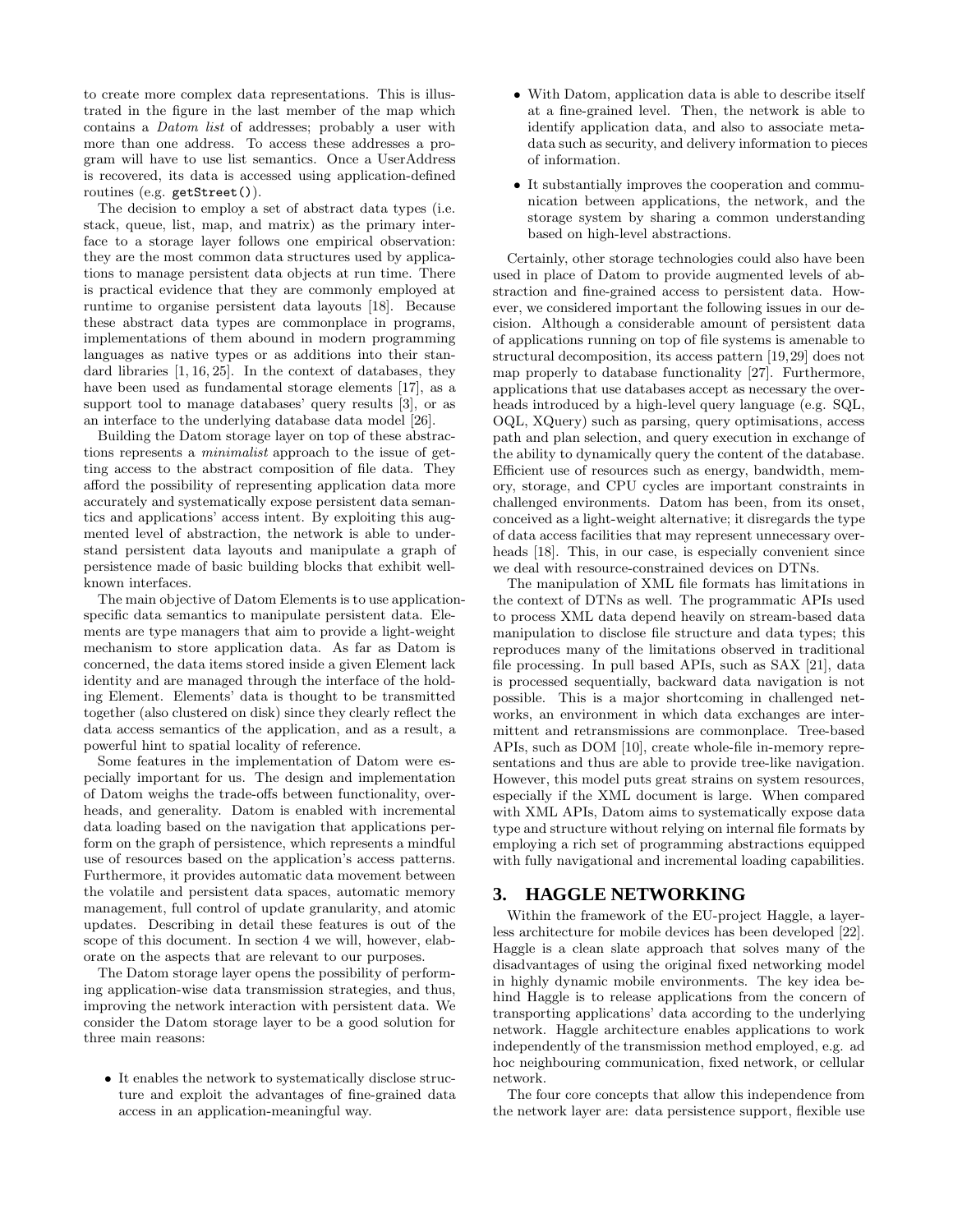

Figure 2: Haggle architecture and an example message exchange among Managers, when sending data. Adapted from [28].

of different networking protocols, name graphs supporting late binding, and centralised resource management. In Haggle, user's data is made visible and searchable to other nodes. Haggle includes support for multiple networking protocols which are employed dynamically. Name graphs, which relate user-level names to low-level addressable names, are independent from networking protocols to avoid making assumptions about the underlying infrastructure. Late binding is supported to avoid defining the data path a priori. Finally, resource management is integrated to have a single entity controlling the resources and not multiple applications making decisions based on individual views of the system resources.

The four aforementioned concepts are used to design a layerless networking architecture that comprises six modules known as Managers, which are illustrated in Figure 2. Haggle does not pass signals up and down between layers as the current OSI networking stack. Instead, managers have well-defined interfaces to communicate with each other, increasing the flexibility of the framework. In terms of the current networking model, Haggle removes the concept of layer completely, as opposed to breaking it as in the case of "cross-layer" solutions. In practice, applications request data transfers by creating a Data Object (DO) and a set of Name Objects (NOs), including the name graphs. The Forwarding Manager adds metadata about the forwarding operation using a Forwarding Object (FO), and all this information is communicated to the Resource Manager to be used in cost/benefit decisions.

An exhaustive description of the Haggle architecture is out of the scope of this document. However, the functions of each of the six managers in the Haggle architecture are introduced in the following paragraphs for readability purposes.

Resource Manager: It coordinates the activities of each Haggle manager. All outgoing or incoming network operations in Haggle are controlled by the Resource Manager. Decisions are taken on the basis of costs and benefits analysis. The Resource Manager is an example of the layerless nature of Haggle, as it receives tasks from many other managers such as neighbour discovery (Connectivity Manager) or e-mail checking (Protocol Manager).

Name Manager: To allow late binding without querying infrastructure services (e.g. DNS), name graphs are proposed [28]. Thus, endpoint description in Haggle is not done in the usual way of nested headers (e.g. MAC address, Ethernet address, IP address, TCP port, etc.).

Connectivity Manager: It maintains awareness of local connectivity on all interfaces. This manager encapsulates a number of Connectivity Objects (COs) that interact with the underlying hardware to provide communications functionality. COs include information about estimated cost (in terms of money, time, etc.) that is communicated to the Resource Manager.

Protocol Manager: It is responsible for encapsulating a set of protocols (e.g. HTTP, FTP, and SMTP) by which data can be forwarded. Haggle allows communication between the Protocol and the Forwarding Manager to send data (see Figure 2). In contrast, in the traditional networking stack application-layer protocols do not have direct impact on the forwarding decisions (i.e. network layer).

Forwarding Manager: It provides an API to applications to cause data to be sent remotely, it encapsulates forwarding algorithms (e.g. n-epidemic), and sends information about forwarding tasks to the Resource Manager.

Data Manager: It provides access to the local file system to the network and controls applications' data persistence. Haggle's data format is designed around the need to be structured and searchable. Relations between data units should be representable. The Data Manager presents an API to applications that allows them to easily search data according to user-level specifications.

The API that Haggle presents to the application is composed of a subset of the APIs that each Haggle manager provides to each other. The modular architecture of Haggle makes possible to contribute to the overall framework by replacing or extending the managers, an strategy that we have used to include the Datom storage layer into the Haggle framework, as depicted in Figure 2.

# **4. DATA MANAGEMENT IN HUMAN NET-WORKS**

The rationale of Bedouin, our proposal for improving data management in human networks, is the result of a process that can be summarised as follows. First, we studied a suitable architecture for human networks. We chose the Haggle framework due to its unique characteristics, clean slate design around mobile users, and modular architecture. Then, we identified the shortcomings of the current interaction between the network and the storage layer; supporting the opinion that if applications' data is to be visible and searchable by other nodes in the network then the use of high-level abstractions is compelling. Hence, we borrowed concepts from Datom.

The original Haggle Data Manager and its data model also include features such as data persistence management and metadata; it currently uses Java's standard interface to SQL and MySQL as its back-end storage for its Data Manager. This means that the current prototype is limited to run on laptops. Nevertheless, a SQLite version was mentioned in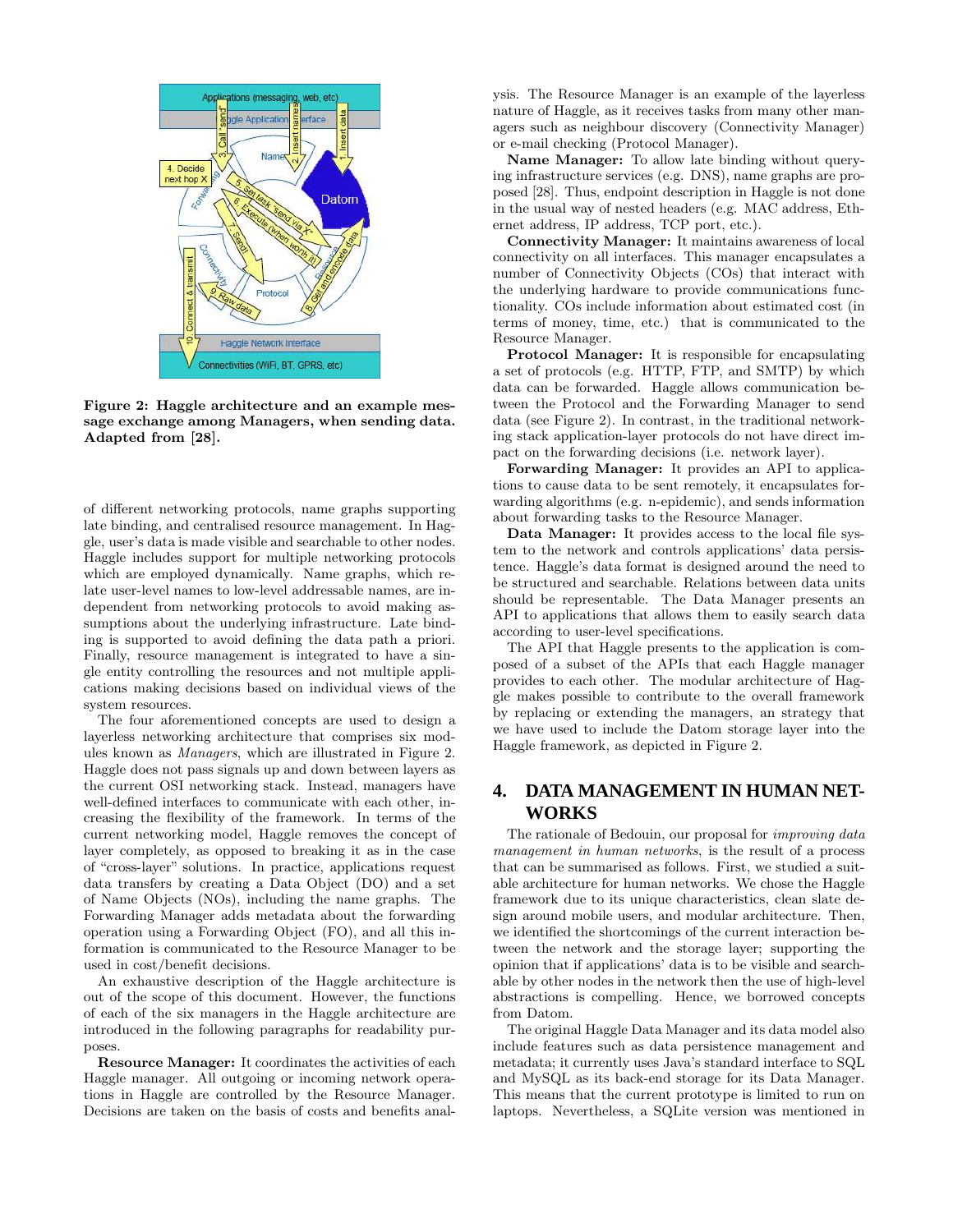the latest Haggle reports [28] for a future light-weight version of the architecture. However, our goal in employing a different data model is to improve the Haggle Data Management for situations in which discerning applications' data semantics and access patterns directly from their persistent data layout represents a key advantage; human networks built from resource-constrained mobile devices is one of such situations. Our work goes along with the Haggle principle of extending and providing novel managers to the original framework.

The unique features and benefits of combining Datom with Haggle can be summarised as follows:

- Structured data and metadata: Haggle defines data objects to organise data in trees, relate attributes to branches, and run queries on the data using DO filters. Datom facilitates all these features while providing a diverse set of semantically rich programming structures. This, in turn, enables applications to create persistent data layouts that match in a better way their own data access semantics.
- Explicit persistent data layout: The network is offered with a data model which is explicit about applications' data organisation. Used in a clever way, applications can organise their persistent data layouts such that features like priority, access pattern, data granularity, and locality of reference, are communicated to the network layer directly from the persistent data layouts. This means that the network no longer needs application-specific libraries to understand, and take decision according to, the data transmission requirements of applications; which motivates the following point.
- Ease-of-cooperation: The disclosure of the semantics of application data through the Datom Data Manager interfaces facilitates the cooperation between applications and the network since data exchanges can take place without the involvement of applications. As a consequence, asynchronous networking actions are enabled as data semantics are available across the whole system, and non-synchronous activity between endpoints becomes possible. This empowers Bedouin nodes to access cached information at intermediate nodes in an improved manner.
- A light-weight storage layer: The incremental data loading capabilities of the Datom storage layer enables the network to work exactly with necessary amount of information at any given time. When an application opens a Datom Composite Entity only the skeleton of this object is loaded into memory since all its members will have surrogates in place of concrete data elements. Surrogates are replaced only when an explicit access occurs. This enables the network to load the full skeleton of a graph of persistence and then solve persistent data requests using a high-level view of the composition of persistent data.

The rest of this section describes the porting and extensions of Datom and Haggle. Then, we analyse the extension to the Haggle Data Manager with a Datom-based Data Manager that exposes the new data abstractions and interfaces to the rest of the Haggle components.

#### **4.1 Bedouin on Resource-Constrained Devices**

Nowadays, the most popular mobile computing device among humans is, with no doubt, the mobile phone. For this reason, we decided to implement Bedouin to run on a collection of mobile phones, a realistic setting for our purpose. In practice, to deploy a human network based on Haggle and Datom on mobile phones, we needed to port and adapt both systems to use J2ME CLDC; a specialised Java interpreter for mobile devices with limited resources.

The porting of Haggle began with the publicly available source code from [9] in July 2006. The functionality of this version is far and above what is necessary, or even possible, for the mobile devices in the testbed. For instance, the original source allows access to connectivity options such as GPRS, WiFi, and TCP/IP, has hooks for applications such as mail, news, and web proxies, and supports multiple message delivery algorithms. Furthermore, it is written using Java Standard Edition (J2SE). This version of Java is incompatible with the Java Micro Edition (J2ME CLDC), which is supported by the mobile telephones in the testbed. Although, the two languages are largely syntax compatible, some changes are indeed necessary.

In order to speed development and minimise the size of the program, all superfluous functionality was removed, leaving basic manager functionality intact, along with a file transfer application interface, and only Bluetooth connectivity. Many data structures were changed, as J2ME CLDC only supports basic types such as Vectors and Hashtables. Instances of sleeping threads were replaced with the logic of waiting and notifying threads. Although this technique implies a more complicated program structure, it allows the program to only act when events happen, rather than continuously checking for them, which consumes more resources.

Similar steps were taken in order to port Datom to the J2ME platform. Of course, many data structures were changed to the simpler ones that are supported, but the primary change was the replacement of interfaces to external databases for management of the data elements with the use of the J2ME-included Record Management Store (RMS). RMS is, for many mobile phone models, the only way to access persistent storage using J2ME CLDC due to security issues. Unfortunately, RMS is also slow (also device dependent). Additional data storage interfaces were created, such as by using volatile memory (e.g. RAM). Though this is not a permanent solution, it is much faster than using persistent storage for the duration of any tests.

#### **4.2 Extending the Haggle Data Manager**

This section describes the integration of Datom into the Haggle porting by replacing the Haggle Data Manager with a Datom-based Data Manager that exposes the new data abstractions and interfaces to the rest of the Haggle components. From a high-level view, to integrate the portings of Datom and Haggle, we wrapped the Datom Manager implementation and included it as a modular component that extends the Haggle porting. The Datom Manager and the Haggle porting were not further modified, as the integration was designed as an extension.

Figure 3 shows in detail the integration of Datom into Haggle. Two interfaces were added: one to allow communication between Datom and the Haggle managers and another to enable applications to use Datom data abstractions. The former extends the Haggle Data Manager enabling com-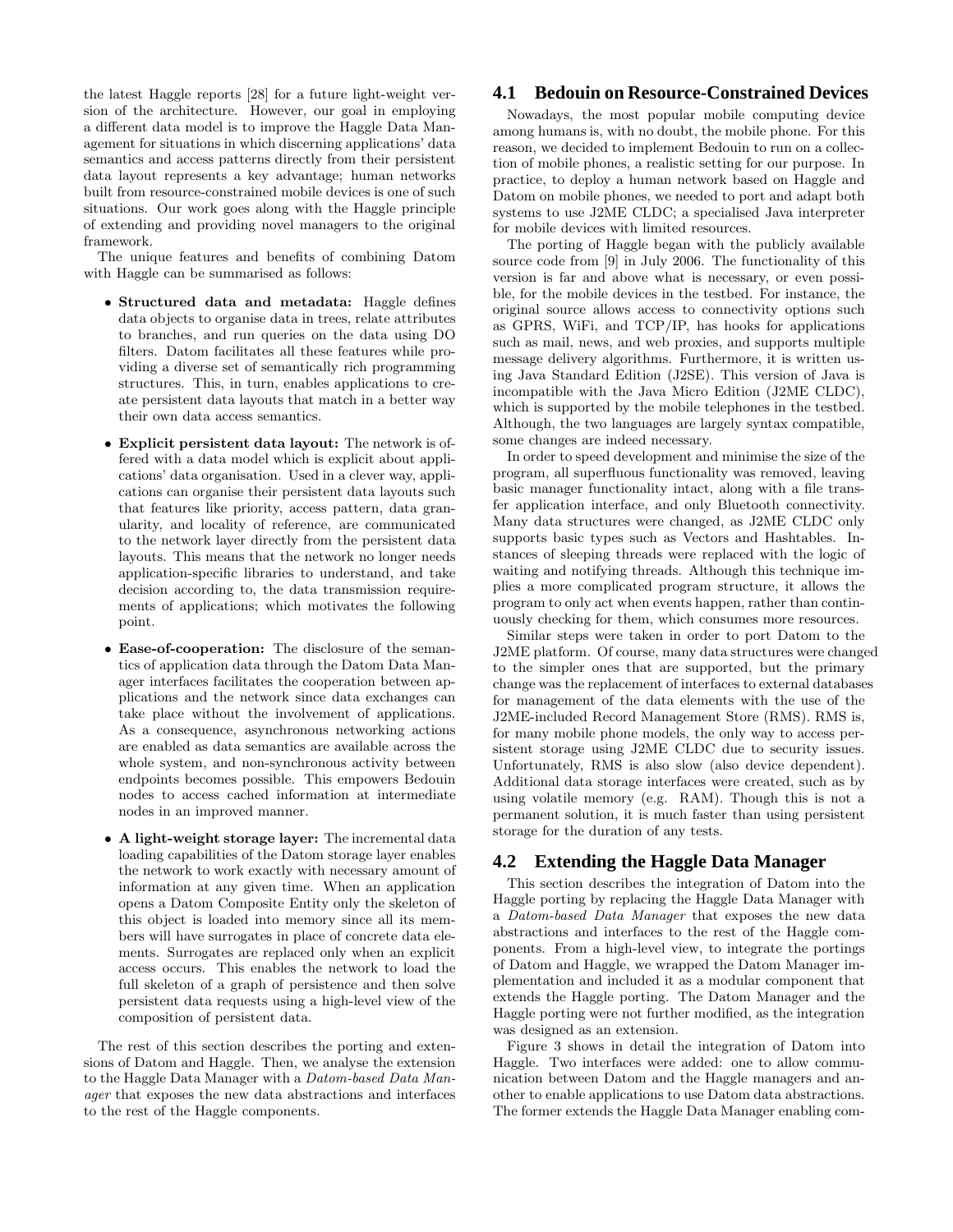

Figure 3: Datom improves Haggle by enhancing the data manager.

munication with Datom. Hence, the Data Manager can request Datom objects in order to send them across the human network. The latter allows applications to manipulate persistent data, in the form of complete graphs of persistence, a subgraph, or individual persistent items.

As shown in Figure 4, whenever a graph of persistence is saved, references to persistent items are replaced with surrogates, so that the graph can be split into individual components. Claims between these data objects are created accordingly, e.g. a DO referencing a Datom List would claim every DO that refers to the persistent objects in this list when its elements are traversed. The serialised form of persistent items is included as an additional attribute of the DO, when it is sent across the network. These properties enable incremental loading and facilitates networking with Datom graphs as it empowers Haggle nodes to reconstruct them as individual elements arrive.

Persistent items are uniquely identified by its Persistent ID (PID). As Datom was not designed for the purpose of networking, PIDs lack a user- or device-specific part (e.g. Haggle node name or a unique device ID derived from the Bluetooth address). In order to enable persistent items for networking, the identifier for persistent items was augmented to a globally unique identifier by including a device-specific part. Accordingly, as soon as an item is moved to persistence, Datom triggers the Haggle Data Manager to create a Data Object with an attribute (datom-pid) that contains the element's PID.

The Datom Data Manager closely interacts with the rest of the managers allowing efficient resource management in constrained mobile devices. Networking tasks take place according to user preferences, and data transfers observe aspects such as power, storage, and networking capacity usage. Fine-grained access to user data and data persistence control are key elements for this kind of well-informed resource management.

# **5. CARAVAN: A P2P APPLICATION FOR HUMAN NETWORKS**

To illustrate the benefits of integrating Datom and Haggle, we implemented Caravan, a proof-of-concept peer to peer (P2P) file sharing application that distributes meaningful



Figure 4: Datom and Haggle sequence to manage data persistence.

pieces of data across human networks. Caravan was implemented using J2ME CLDC and it runs on top of Bedouin. Figure 5 shows Caravan user interfaces.

Caravan performs incremental loading and exchanges meaningful data elements. In the prototype, people exchange photos (PNG format) using the Datom-enabled P2P application. The PNG files are decomposed into Composite Entities and saved using graphs of persistence. When two people are in contact, they exchange as many meaningful Datom objects as possible. Composite Entities are by default managed as of higher priority so that the destination can quickly reconstruct the skeleton of the Datom graph. The actual file data is transmitted using Datom Elements. We have decided to exchange photos mainly due to the visual effect of gradual image reconstruction, as shown in Figure 5. However, Caravan can be employed to transmit any kind of application data. In general, the definition of a particular persistent data layout is in charge of applications themselves, since it is their responsibility to hint, through the most suitable organisation of Datom items, their data semantics, access patterns, or transmission priorities.

Haggle nodes build the graph as Datom objects are received and mobile users can look at incremental versions of the photo as soon as they receive them. Composite Entities include multiple listeners for surrogates comprised in them, enabling applications to be notified upon reception of new persistent items. To enable Datom items for networking, the PID was extended to include a globally unique user/device identifier (e.g. unique device ID derived from a Bluetooth address).

Data exchanges happen based on Caravan Interest Profiles (CIPs), which contain Haggle node identifier, Datom root names, keywords, and PIDs of received and missing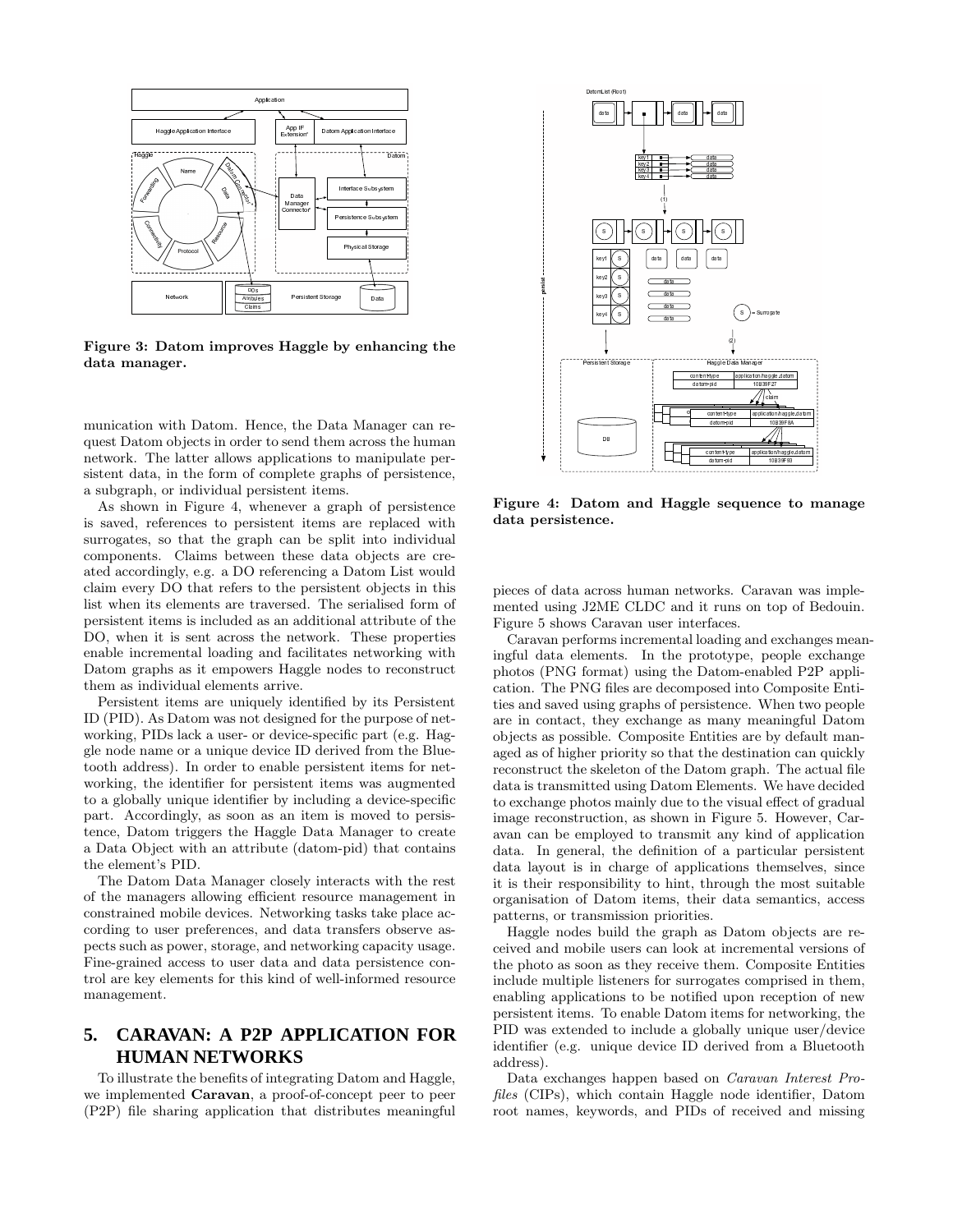

Figure 5: Caravan main user interfaces.

Datom objects. When two Haggle nodes in the human network have contact, they exchange profiles. This generates Caravan messages between sender and receiver. The sender is the node responsible to disseminate its Caravan Interest Profile. The receiver evaluates the message and forwards it to the Profile Handler that is part of Caravan. The Profile Handler compares keywords contained in the exchanged CIP with the Datom root names. Then, it checks for missing elements in the requesting node (i.e. sender).

There are two cases that originate from the exchange of CIPs. First, when a CIP-keyword matches a Datom root name, a message that contains the metadata of the Datom graph (Composite Entity) is sent to the requesting peer, together with one or more of Persistent Items. Second, in case the receiver has missing Datom objects, it sends them one by one to its peer node. Peers always store the most recent CPIs (using timestamps) to avoid handling the same data request more than once.

#### **5.1 Experimental Results**

The Caravan application exists only as a proof-of-concept demonstration. Measurement of the performance of the system as a whole is planned for the future. Caravan currently runs on a testbed consisting of Nokia 6630 mobile phones with 1 MB internal memory and J2ME CLDC, Symbian operating system, and Bluetooth stack implementation. However, the performance of sending Datom-ised files over a single link has been evaluated.

As shown in Figure 6, a 1 MB file is transmitted between two nodes, taking more than 20 seconds to be delivered in full. Then, we tested the positive effect of Data Element granularity. Each level of granularity is tested 30 times in order to ensure data consistency. As expected, meaningful portions of data are delivered much sooner, and ready to be used by the receiving node, than with the whole file approach. As the level of granularity is increased, a transmission overhead is incurred, as in this test each data element is sent by opening and closing a Bluetooth connection. The transmission time overhead is between 5% and 25%. This could be reduced by grouping many Data Elements together into single transmissions. Ultimately, after a short



Figure 6: File Transfer Time vs. Graph Granularity

setup time, meaningful data can be delivered far before a monolithic file could otherwise be delivered. Short contact times can be easily taken advantage of, and data elements can be managed more flexibly.

Evidence that short contact times are a challenge in reality can be obtained from the analysis of contact times between WiFi users. Data available from the Crawdad Project [12], one of the most comprehensive studies of its kind, shows that in the Dartmouth College campus over the course of three years<sup>1</sup> roughly 55% of all intra-contact times lasted less than 20 seconds. Other networking interfaces such Bluetooth would presumably exhibit shorter contact times due to coverage and the nature of opportunistic human communications.

#### **6. RELATED WORK**

Most work in the area of DTNs and challenged networks focuses on proposing new architectures, as well as routing and delivery protocols [6]. However, less attention has been given to data persistence management for DTNs. Some of the concepts of data delivery in DTNs are taken from sensor networks, as these experience similar networking challenges. For example, DataMules [24] proposes an architecture to collect data in a scattered sensor network. The main concept is the use of mobile agents called MULEs that collect and transport information around the sensor network (e.g. vehicles, animals or humans). In a similar way, Message Ferries [30] are special mobile nodes that provide transport services to the rest of the deployed nodes in the sensor network. A delivery method is defined by the Bundle Protocol [23] that describes the format of the messages (called bundles) passed between DTN bundle agents that participate in a store-and-forward overlay network. Recent work has been published related to opportunistic content distribution in human networks [13]. Mobility traces were collected from a target group of mobile users to develop a content distribution model.

Previous research has examined the role of networked file systems in a mobile context [5,20]. These works assume, to a great extent, that there is a supporting infrastructure and a

 $^1$  Dataset dartmouth/campus/movement/01 04 (v.2005-03-08).